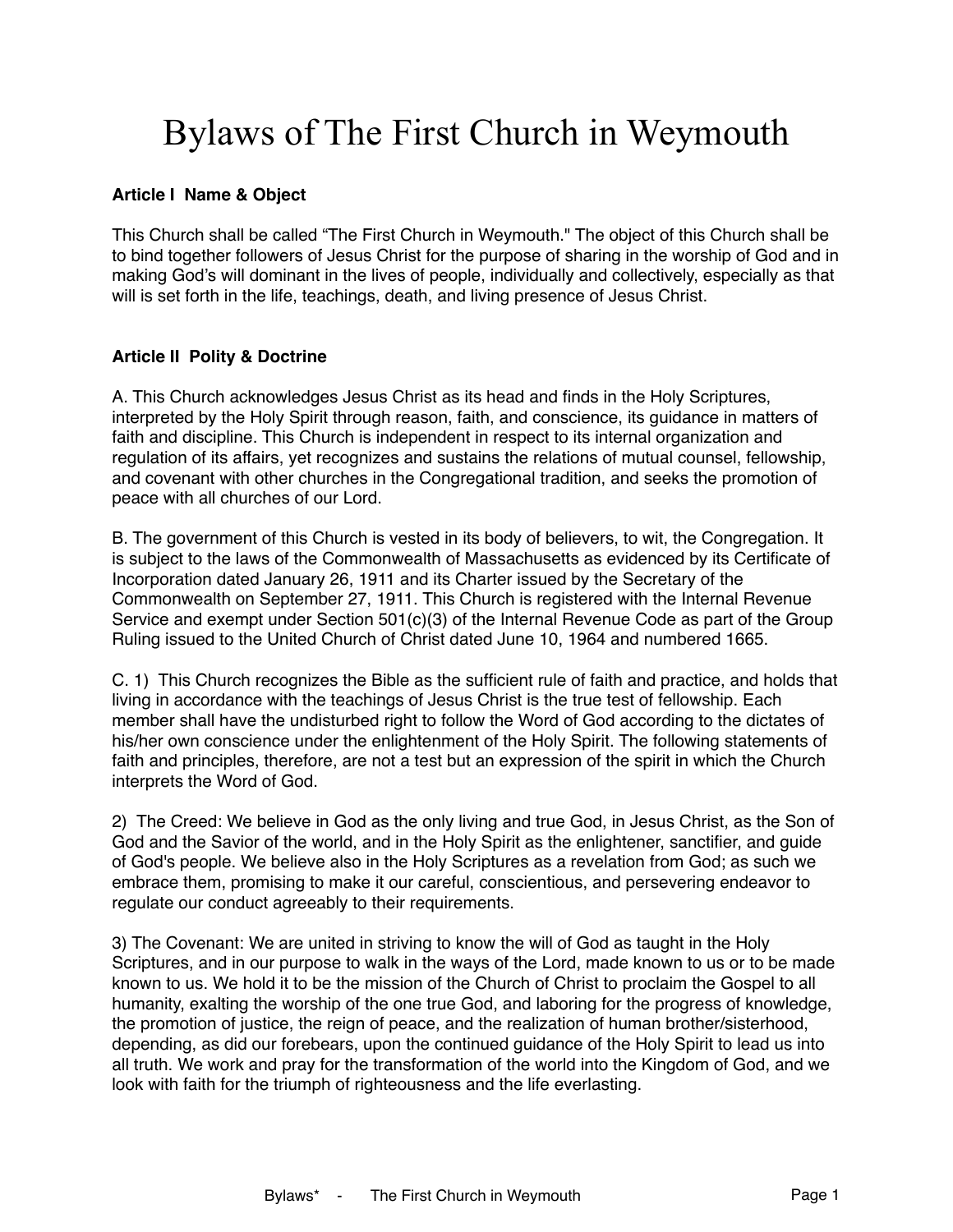# **Article III Membership**

A. Persons who request membership and are approved by the Diaconate may become members by confession or reaffirmation of faith, or by letter of transfer from another church, or by the rite of Confirmation celebrated at The First Church in Weymouth.

B. The public reception of new members shall take place at the Sunday Worship Service and shall include an affirmation of faith and an assent to The Covenant contained in Article II, Section C 3. If a new member is unable to attend a public reception, the Diaconate may approve a private reception of that person into membership conducted by the Clergy and at least two members of the Diaconate.

C. A member may choose to terminate his/her own membership by means of a letter of transfer to another church, or by requesting in writing to the Diaconate a release of that member's covenant obligations to the Church. In such cases the Clerk shall issue the letter of transfer or release, as applicable, and advise the Diaconate.

D. The Church may initiate termination of a person's membership, and such action requires a nine-tenths vote. Offenses public or private shall be governed by the instructions of Matthew 18:15-17.

# **Article IV Officers**

A. The officers of the Church shall be the Clergy, the Moderator, the Clerk, the Treasurer, the Financial Secretary, and the Auditor. All officers, except the Clergy, shall be elected at the Winter Annual Meeting for terms of three years or until their successors are elected. These officers shall perform the duties prescribed by these bylaws and by the parliamentary authority adopted by the Church. The term "Clergy" here and throughout these bylaws shall include any and all Pastors and Associate Pastors.

B. 1) The Pastor shall be called as Pastor and Teacher to The First Church in Weymouth and its community by a vote of two-thirds of the members present at a special meeting of the Church duly called for the specific purpose of electing the Pastor.

2) The Pastor shall, along with the Diaconate, have responsibility for the spiritual care of the Church and parish. The Pastor shall preach the Word of God, lead the Congregation's Worship, provide pastoral care and guidance for those in need, officiate at the celebration of the Church's sacraments and rites, and provide the necessary teaching and guidance of those entrusted with the religious education of the Church.

3) The Pastor is responsible for facilitating communication among the Church's boards and committees and assisting them in the setting of priorities and goals. The Pastor shall serve exofficio as a member of all boards and standing committees.

4) The Pastor or the Church may terminate the Call. The Church may exercise this provision only by a vote of two-thirds of the members present at a special meeting of the Church duly called for the specific purpose of terminating the Call, but only after all reasonable and Christian approaches to resolving difficulties have failed. If the Church does so terminate the Call, the Pastor shall be given thirty days notice.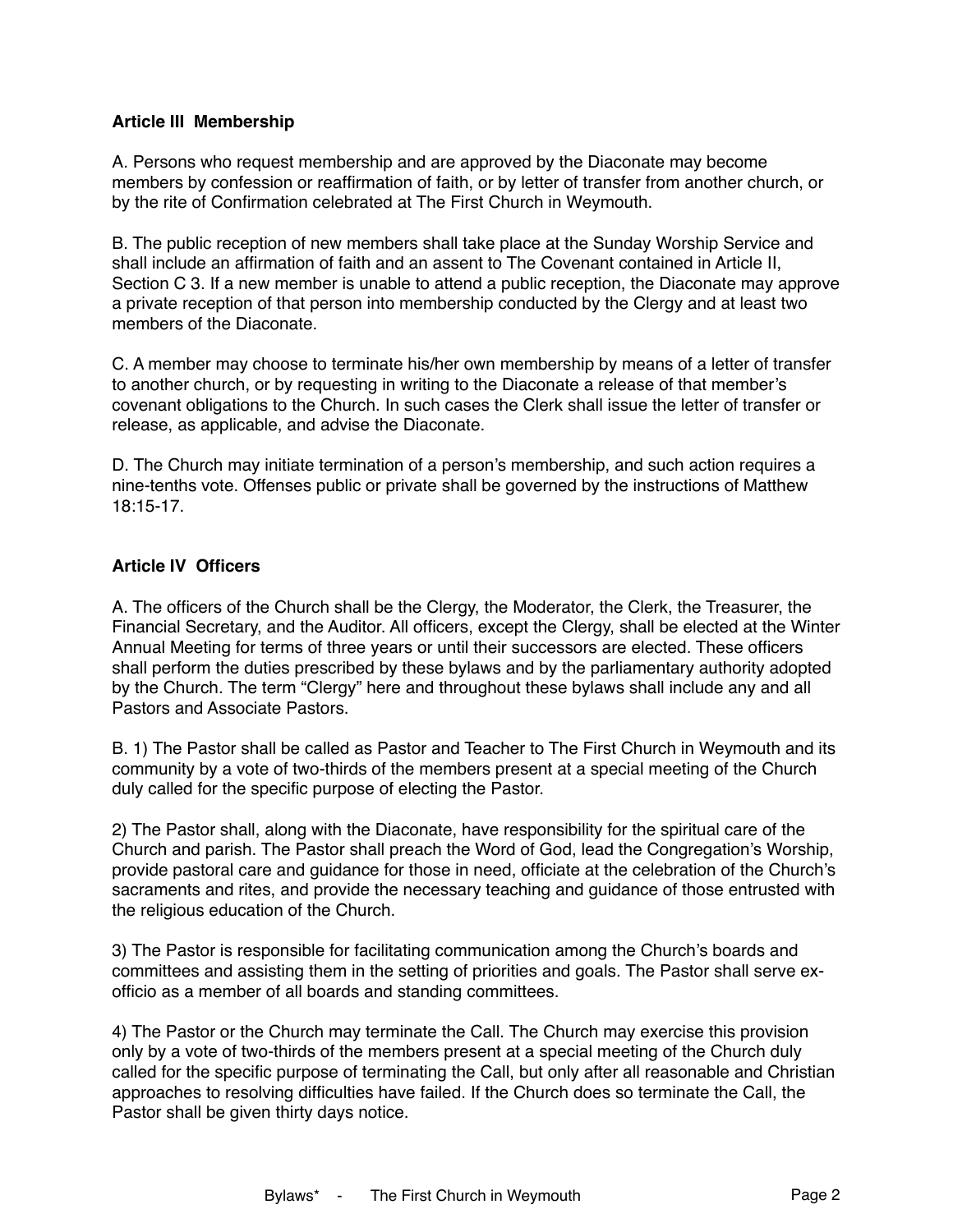C. 1) The Associate Pastor shall be called as Associate Pastor to The First Church in Weymouth and its community by a vote of two-thirds of the members present at a special meeting of the Church duly called for the specific purpose of electing the Associate Pastor.

2) The Associate Pastor shall work with the Pastor and Diaconate, shall share responsibilities for the spiritual care of the Church and parish, preach the Word of God, lead the Congregation's Worship, provide pastoral care and guidance for those in need, officiate at the celebration of the Church's sacraments and rites, and provide the necessary teaching and guidance of those entrusted with the religious education of the Church. Specific duties of the Associate Pastor will be determined by the Pastor and Diaconate.

3) The Associate Pastor shall assist the Pastor in facilitating communication among the Church's boards and committees and assisting them in the setting of priorities and goals. The Associate Pastor shall serve ex-officio as a member of all boards and standing committees.

4) The Associate Pastor or the Church may terminate the Call. The Church may exercise this provision only by a vote of two-thirds of the members present at a special meeting of the Church duly called for the specific purpose of terminating the Call, but only after all reasonable and Christian approaches to resolving difficulties have failed. If the Church does so terminate the Call, the Associate Pastor shall be given thirty days notice.

D. The Moderator shall serve as chair for all meetings of the Church, shall serve as chair of the Church Council, and shall be an ex-officio member of all standing committees.

E. The Clerk shall serve as secretary for all meetings of the Church and of the Church Council. The Clerk shall ensure a register of Church members is maintained and up to date and shall present a written report of such to the Church at the Winter Annual Meeting.

F. The Treasurer shall keep an accounting of all monies received by the Church. The Treasurer shall keep accounts of funds donated or deposited for special purposes and expend money in accordance with the approved budget of the Church, or as otherwise directed by the Church, by the Trustees, or by the Church Council. The Treasurer shall present a written report at both Annual Meetings and any other written reports as requested by the Church Council or Trustees.

G. The Financial Secretary shall keep an accounting of all monies contributed at Worship Services and report the amounts received monthly at each meeting of the Trustees. The Financial Secretary shall present a written report to the Church at both Annual Meetings, and shall provide donors with statements.

H. The Auditor shall examine the records and all reports of the Treasurer and of the Financial Secretary. The Auditor shall report the results of these examinations in a written report presented at the Autumn Annual Meeting.

## **Article V Meetings**

A. There shall be an Autumn Annual Meeting of the Church on the fifth Sunday following the end of the fiscal year (September 1 to August 31). At this meeting all financial reports are due as required by these bylaws. The Trustees shall present at this meeting a proposed Church budget for the upcoming fiscal year.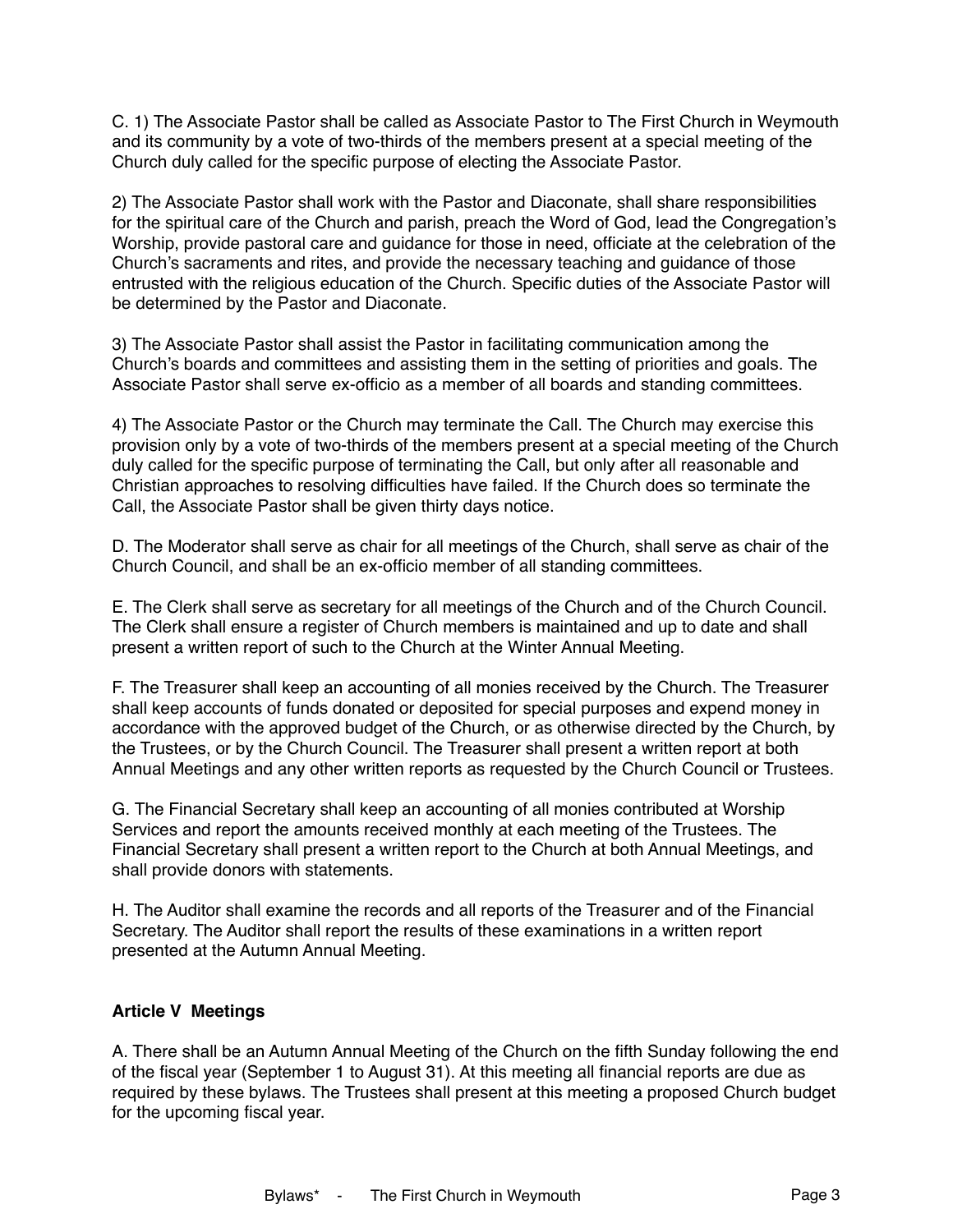B. There shall be a Winter Annual Meeting of the Church on the fifth Sunday after December 31. At this meeting are due reports from officers, boards, and committees as required by these bylaws, including the nominating committee's report for the purpose of conducting elections.

C. Special meetings of the Church shall be called by the Moderator upon the written request of the Diaconate, of the Trustees, of the Church Council, of the Clergy, or of seven members of the Church. The purpose of the special meeting shall be stated in the written notice.

D. Written notice for all meetings of the Church shall be posted in the vestibule beginning with the second Sunday Worship service immediately preceding the meeting, and such notice shall be read aloud at the same two immediately preceding Sunday Worship Services.

E. A quorum for meetings of the Church shall be twenty-five members.

F. The Church Council shall conduct the approval of minutes for any meeting of the Church at the Council's immediately succeeding meeting, and shall deliver such minutes to the Church office for filing.

# **Article VI Boards**

A. 1) There shall be a Board of Deacons (known as "the Diaconate") consisting of all Deacons, Senior Deacons, and all Clergy ex-officio. The Diaconate shall have general supervision over the spiritual affairs of the Church including all matters pertaining to its Worship Services. The Diaconate shall meet every other month in odd-numbered months, and five Diaconate members shall constitute a quorum. Special meetings of the Diaconate may be called by the Diaconate chair or any Clergy. The Diaconate shall elect a chair and a secretary at the first meeting following the Winter Annual Meeting, shall prepare an annual budget proposal and submit it to the Trustees by June 1, and shall present a written report at the Winter Annual Meeting. The secretary of the Diaconate shall ensure minutes of Diaconate meetings are delivered to the Church office for filing.

2) Deacons shall be elected at the Winter Annual Meeting for a term of four years and shall be twelve in number. Any Deacon who has served twelve years (consecutive or non-consecutive) shall, at his/her request, be designated as a Senior Deacon. Senior Deacons continue as members of the Diaconate with full privileges and rights of participation as long as they continue as members of the Church and desire to remain on the Diaconate.

3) The Diaconate shall assist the Clergy in promoting the spiritual interests of the Church and in ministering to the welfare of the parish. The Diaconate shall extend hospitality and welcome to new members and visitors, and shall promote the bond of fellowship between members of the Church and of the community, and shall assist the Clergy in extending aid and comfort to the sick and to those in need.

4) Services of Worship shall be held on each Sunday, and at other times as determined by the Diaconate, and Communion shall be observed on the first Sunday of each month. Exceptions to either provision shall be determined by the Diaconate, but for a period not to exceed one month; exceptions of longer than one month may only be determined by the Church. The Diaconate shall be responsible for conducting Worship Services in the absence of the Clergy. The Diaconate shall be responsible for the administration of the Communion Service, shall assist in its preparation and celebration, and shall care for the Communion silver and accessories.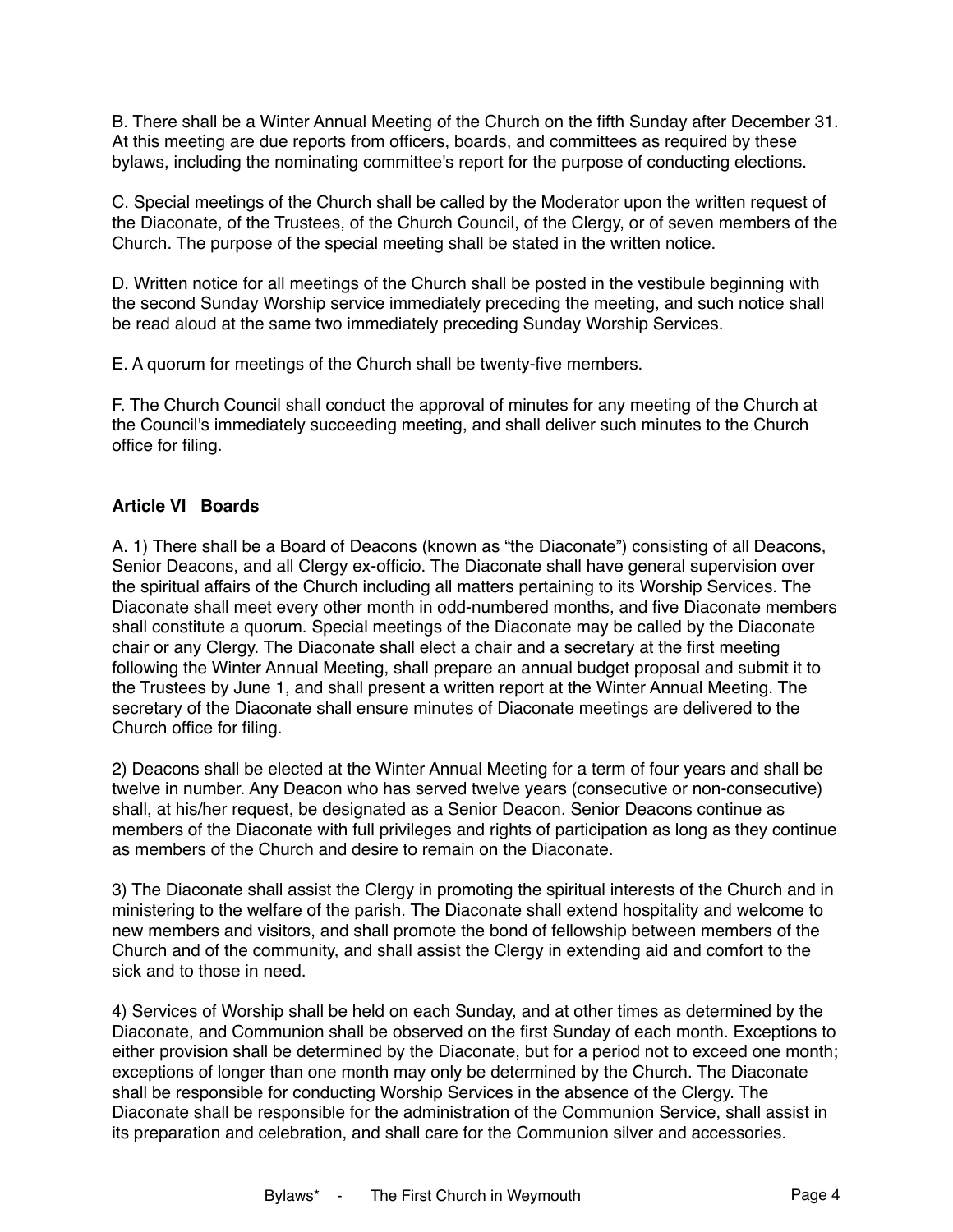B. 1) There shall be a Board of Trustees (known as "the Trustees") consisting of ten elected members, plus the following ex-officio: the Clergy, the Treasurer, the Financial Secretary, and the Finance Committee Chair. Elected members shall be elected at the Winter Annual Meeting for terms of four years. The Trustees shall meet monthly and five Trustees members shall constitute a quorum. Special Meetings of the Trustees may be called by the Trustees chair, by the Treasurer, or by any Clergy. The Trustees shall elect a chair and a secretary at the first meeting following the Winter Annual Meeting and shall present written reports at both Annual Meetings. The secretary of the Trustees shall ensure minutes of Trustees meetings are delivered to the Church office for filing.

2) The Trustees shall have charge of the financial affairs of the Church and shall be its legal representative in business matters in accordance with such votes as the Church or Church Council may pass. The Trustees shall have no power to buy, sell, mortgage, lease, or transfer real estate unless specifically authorized by vote of the Church. The Trustees shall be authorized to hire non-Clergy paid staff of the Church and determine or approve rates of pay unless such amounts have been fixed by vote of the Church. The Trustees shall be authorized to create and direct financial campaigns. The Trustees shall have custody of the properties of the Church and shall be responsible to the Church for their care and maintenance, and shall secure the services of a Church Custodian. The Trustees shall direct and supervise the care of the Church buildings.

3) The Trustees shall form an Endowment Committee, including at a minimum the Treasurer exofficio and one other Trustee, to handle the Church's Endowment Fund, securities of the Church, and the trading of stocks as directed by the Trustees.

a. There shall be an Endowment Fund, designated as the "Endowment Fund of The First Church in Weymouth", consisting of gifts, bequests, and other such devices that may be made, as well as monies and securities placed in the Endowment Fund at the direction of the Trustees.

b. The principal of the Endowment Fund, except as otherwise provided for in these bylaws, shall be held in trust in perpetuity for The First Church in Weymouth, and for any successors or successors in interest, and shall be invested as a trust fund by the Trustees in such securities as may be lawful investments. Only the income of the Endowment Fund shall regularly be used for purposes of the Church. Expenditures of the principal of the Endowment Fund may only be authorized as follows: such use must first be approved by a vote of two-thirds of the entire membership of the Trustees, and subsequently approved by a nine-tenths vote of the Church.

c. The Endowment Committee shall present a written report to the Church at its Autumn Annual Meeting and shall provide for an annual audit of the Endowment Fund to be conducted independently of all persons on the Endowment Committee.

4) The Trustees shall prepare the annual Church budget, for presentation at the Autumn Annual Meeting, after receiving and considering all proposals from the boards and committees of the Church.

5) Only the chair of the Trustees is authorized to sign legal contracts for the Church. In the chair's absence, by majority vote, the Trustees may authorize another Trustees member to sign such contracts.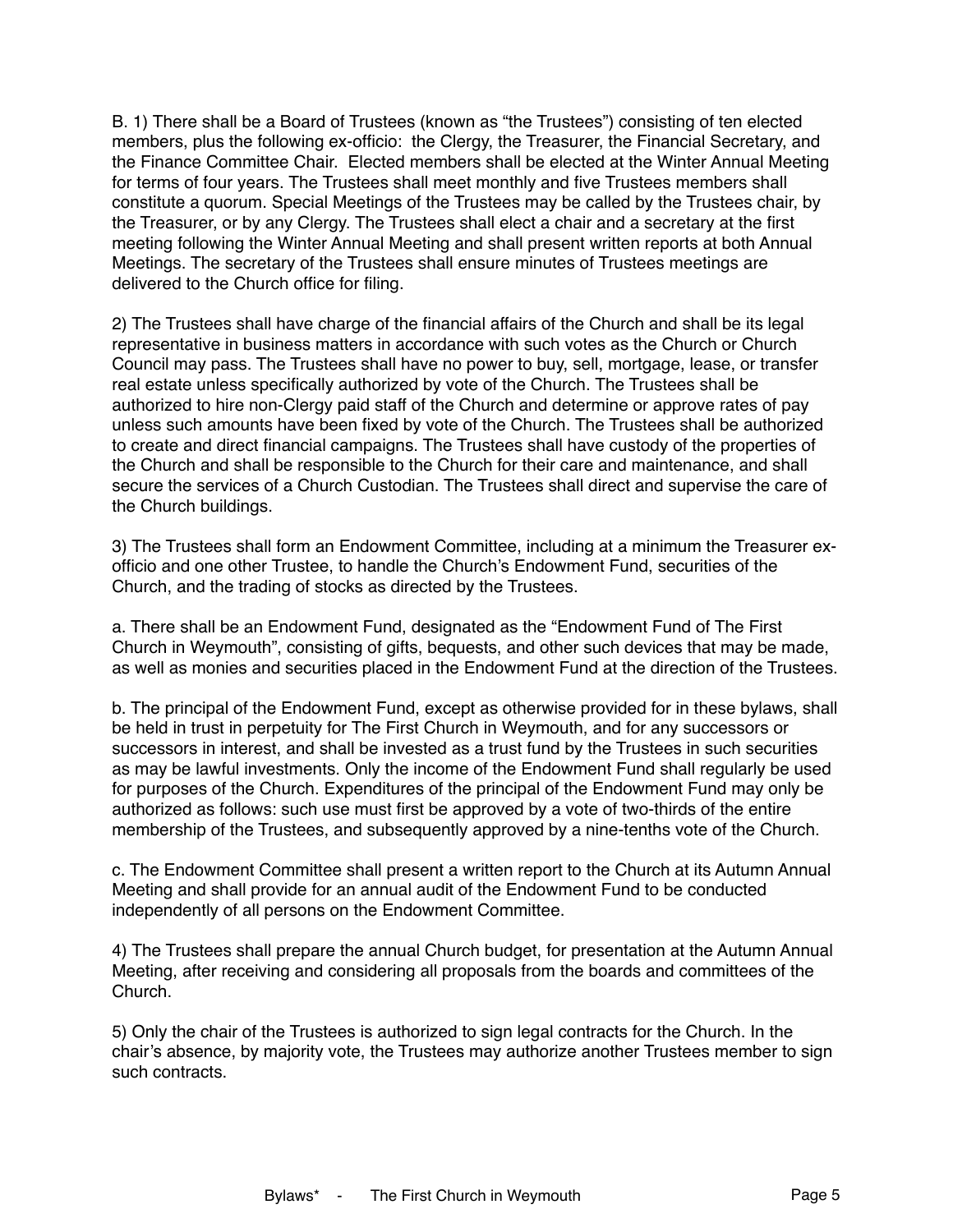C. 1) There shall be a Church Council consisting of all officers of the Church, the chair of the Diaconate, the chair of the Trustees, the chairs of all standing committees, the Sunday School Superintendent, the Youth Director, two at-large members elected at the Winter Annual Meeting for terms of four years, two Senior Deacons appointed by the Pastor for terms of four years, and two members appointed by the Moderator for terms of four years. The Church Council shall, between meetings of the Church, act for the Church in all secular matters not otherwise provided for in these bylaws. The Church Council shall meet each month except July and August, and five Church Council members shall constitute a quorum. Special meetings of the Church Council may be called by the Moderator, or by any Clergy, or by four Church Council members. The Church Council shall present written reports at both Annual Meetings. The Clerk shall ensure minutes of Church Council meetings are delivered to the Church office for filing.

2) The Church Council shall facilitate and maintain communication among all officers, boards, committees, and organizations of the Church, and shall ensure such are meeting regularly and performing duties in accordance with the bylaws of the Church.

3) The Church Council shall, at its November meeting, appoint an ad-hoc nominating committee for elections held at the Winter Annual Meeting and not otherwise provided for in these bylaws. This nominating committee shall solicit input from each group that has vacancies, to assess interest and solicit recommendations, and shall present their report in writing to the Church at the Winter Annual Meeting.

4) The Church Council shall, annually at its March meeting, appoint an ad-hoc scholarship committee to solicit, receive, and act upon requests for monies distributed from the Scholarship Fund. The scholarship committee will normally award scholarships at the Children's Day Worship Service.

5) The Church Council shall appoint an ad-hoc committee to conduct a pastoral performance review of each Clergy member in the years ending in '0' and ending in '5'.

## **Article VII Committees**

A. The standing committees of the Church shall be the Christian Education Committee, the Finance Committee, the Missions and Outreach Committee, and the Publicity Committee.

B. 1) The Christian Education Committee shall have ten elected members elected at the Winter Annual Meeting for terms of three years, plus ex-officio the Sunday School Superintendent and the Youth Director. Following the Winter Annual Meeting they shall organize themselves by determining a method of meeting regularly and elect a chair.

2) The Committee shall study the needs and objectives of the Church, and plan programs that assist in the formation and sustenance of the Christian education of persons of all ages in the Church. They will organize any sub-committees needed to develop their programs and make their work effective.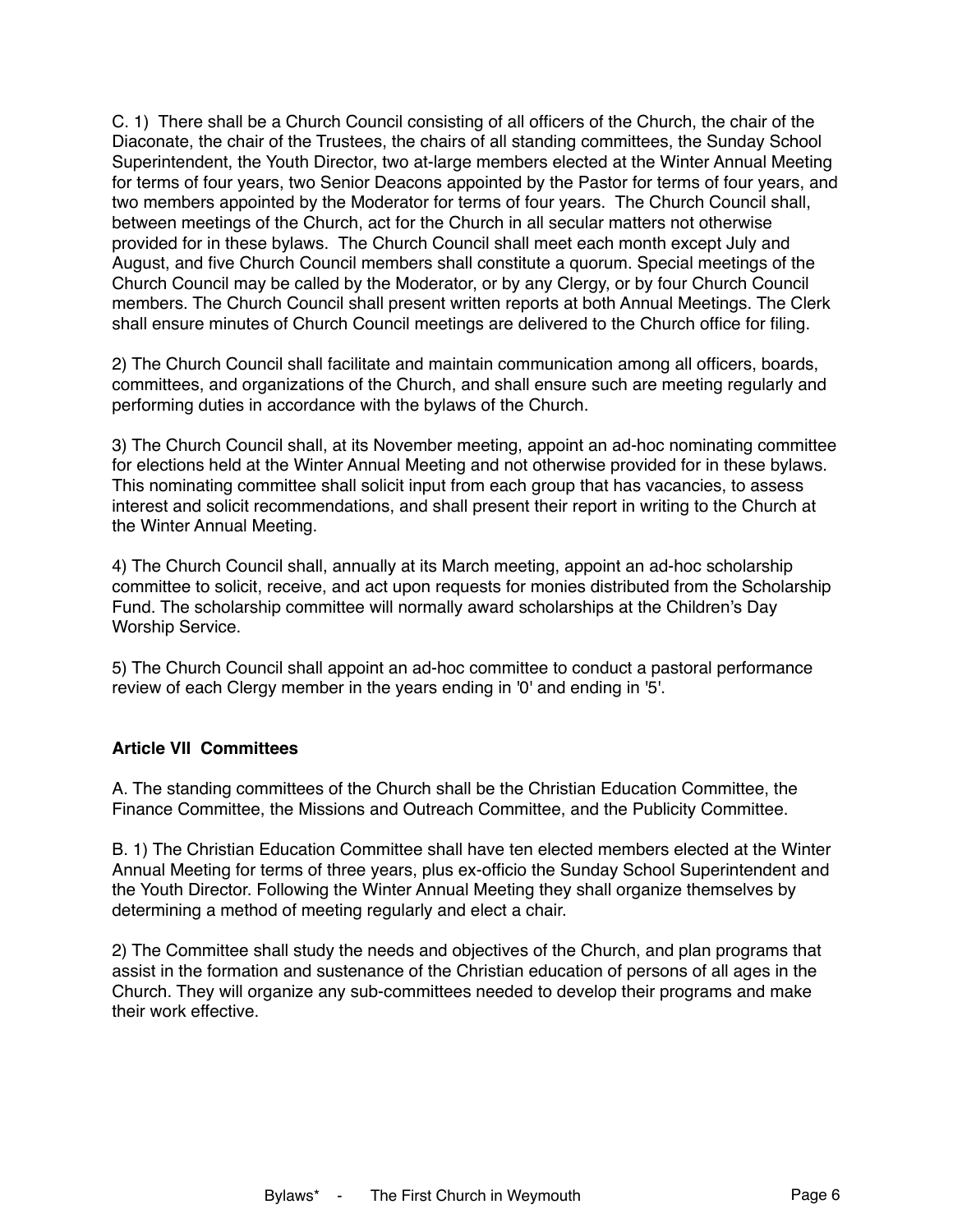3) The Committee shall establish and maintain a Sunday School, the purpose of which is to build a Church Family identity, develop an appropriate sense of Worship, and to begin Bible education for the children and young people of the Church. To that end, the Committee will administer the operation of the Sunday School, setting up such organization as may be effective to carry out the School's purpose. The Committee shall collaborate with the Sunday School Superintendent who shall be responsible for: enlisting qualified teachers for the Sunday School, planning training programs for teachers and leaders, promoting attendance at training conferences, and studying available curriculum materials and selecting those to be used.

4) The Committee shall collaborate with the Youth Director, who will work closely with the Sunday School and is responsible for enlisting qualified advisors for Youth Groups. The Committee will ensure all training and program participation meet applicable law regarding teachers, leaders, and advisors working with youth (e.g. CORI reports).

5) The Committee shall prepare its annual budgets and proposals and submit them to the Trustees by June 1. They shall also present a written report at the Winter Annual Meeting.

C. 1) The Finance Committee shall have ten elected members, elected at the Winter Annual Meeting for terms of three years. Following the Winter Annual Meeting they shall organize themselves by determining a method of meeting regularly and elect a chair, who is an ex-officio member of the Board of Trustees.

2) The Committee shall arrange for the counting and depositing in a designated bank all monies received by the Church, and for advising the Treasurer and Financial Secretary of such amounts by such accounts as the Treasurer may specify.

D. 1) The Mission and Outreach Committee shall have ten elected members elected at the Winter Annual Meeting for terms of three years. Following the Winter Annual Meeting they shall organize themselves by determining a method of meeting regularly and elect a chair.

2) The Committee shall encourage Church members to examine their own commitment within the Church and beyond that to the universal church and their relation to it. They shall help to promote among members a desire to share, through time, talent, and treasure, some of the burdens borne in all walks of life by others, both groups and individuals. They shall develop programs and activities designed to assist the congregation in applying the mandate to "love thy neighbor" to our parish, our community, and our world.

3) The Committee shall prepare its annual budgets and proposals and submit them to the Trustees by June 1. They shall also present a written report at the Winter Annual Meeting.

E. 1)The Publicity Committee shall have five elected members elected at the Winter Annual Meeting for terms of three years, plus ex-officio the Church Secretary. Following the Winter Annual Meeting they shall organize themselves by determining a method of meeting regularly and elect a chair.

2) The Committee shall have general oversight of the publicity for the actions, programs, and affairs of the Church. They shall provide for the regular publication of a church newsletter, and for the creation and maintenance of a Church website.